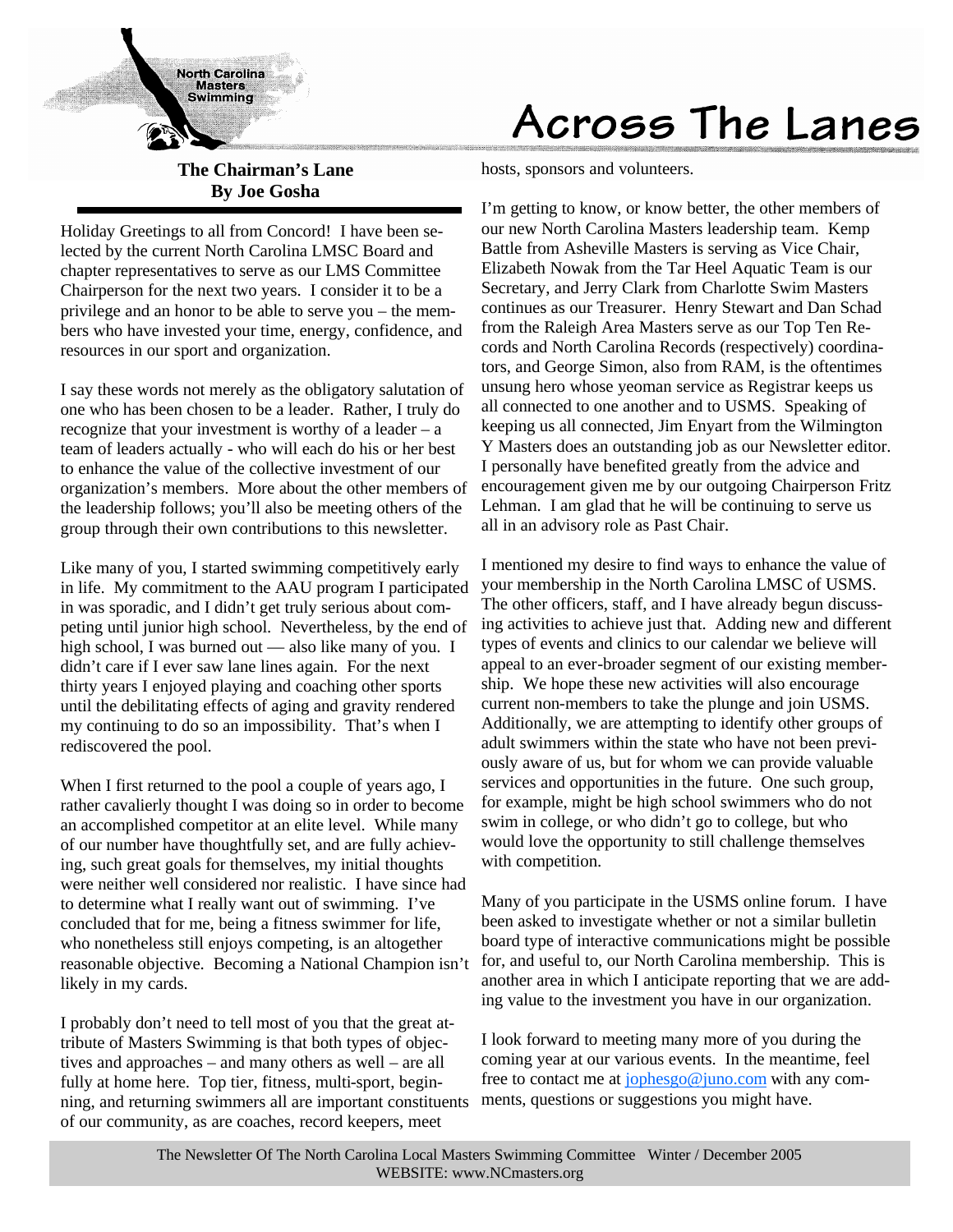# **The Acting Secretary's Lane By Jerry Clark**

Annual Meeting Local Masters Swim Committee for North Carolina October 29, 2005

The annual meeting of the LMSC for NC was held at the Sportsplex Facility in Hillsborough, NC Saturday October 29, 2005. Fritz Lehman, the chairman of the LMSC called the meeting to order and opened the discussion regarding a slate of nominees for officer positions.

The nominees were:

For Chairman – Joe Gosha from Salisbury, NC For Vice Chairman – Dr. Kemp Battle from Asheville, NC For Secretary – Elizabeth Nowak from Durham, NC For Treasurer – Jerry Clark from Charlotte, NC

Chairman Lehman said he had several proxies, all of which were in favor of the slate of officers listed above. The registrar of the LMSC, George Simon, will continue as an officer as will the Past Chairman Fritz Lehman. A vote of those members present was taken, and this slate was unanimously approved.

Henry Stewart will continue as our Top Ten chairman, Jim Enyart as the editor of our newsletter "Across The Lanes" and Daniel Schad as our records recorder. We are grateful for their services.

Jerry Clark announced that a third quarter financial report had been sent out to the then current officers. A final calendar year end financial report will be submitted to the national office of USMS and to the newly elected officers along with these minutes in early January 2006. Jerry also suggested we consider having longer meetings twice each year rather than continuing with four meetings per year on Saturday afternoons after swim meets. This would allow us to discuss issues in a more thorough manner. Everyone seemed to like this idea.

Fritz Lehman stated that he would send an electronic copy of the revised by-laws of the LMSC for NC to Joe Gosha, the newly elected Chairman.

Respectfully submitted for the annual meeting.

# **The Registrar's Lane By George Simon**

#### **Tis the Season**

I really hope you all have not been too bothered with all of the emails I send out: announcements of events to come, reminders about deadline dates for meet entries, Newsletter availability, and, of course, the dreaded request for your fees at renewal time. For those of you who have provided me with your email address and keep it current, I sincerely thank you. It is the easiest way to communicate.

If you are reading this from a hard copy, and have not provided me your email, then please do so. It helps when there are questions and certainly provides information in a much more timely manner. Your email ID is safe from being sent advertising or spam, as it is not provided to anyone outside of our local organization. There are also size limitations that would prevent a virus from being sent and from anyone who is not already on the list.

For the registration renewal notifications, this year is the second year of the experiment to send invoices to those swimmers who have provided email addresses. I tried something new this year to make the forms more readable on your screen as well as easier to read when printed. Some of you do not have your email software configured so it will show the HTML (hyper text mark up language) **highlighting** which makes it easier for me to process when I receive your renewal. I hope it did not cause any of you too many problems if it didn't print correctly. From the 350 registrations I have received so far, only about 3% seem to have not printed correctly. If you have any feedback on the invoicing, please feel free to express your opinions to me.

For your information, I have been active at a National USMS level almost since becoming NC's Registrar, and now have been appointed the Chair of the USMS Registration Committee. Our biggest challenge this year is to specify and hopefully contract someone to implement a national on-line registration system so that you can register on-line with your charge card and not have to mail a signed form and check to your Registrar each year. It is going to be a major challenge, as there are fifty-three LMSCs, 500+ clubs, and many different pieces of required information such as different fees throughout the LMSCs. Keep your

*(Continued on page 3)*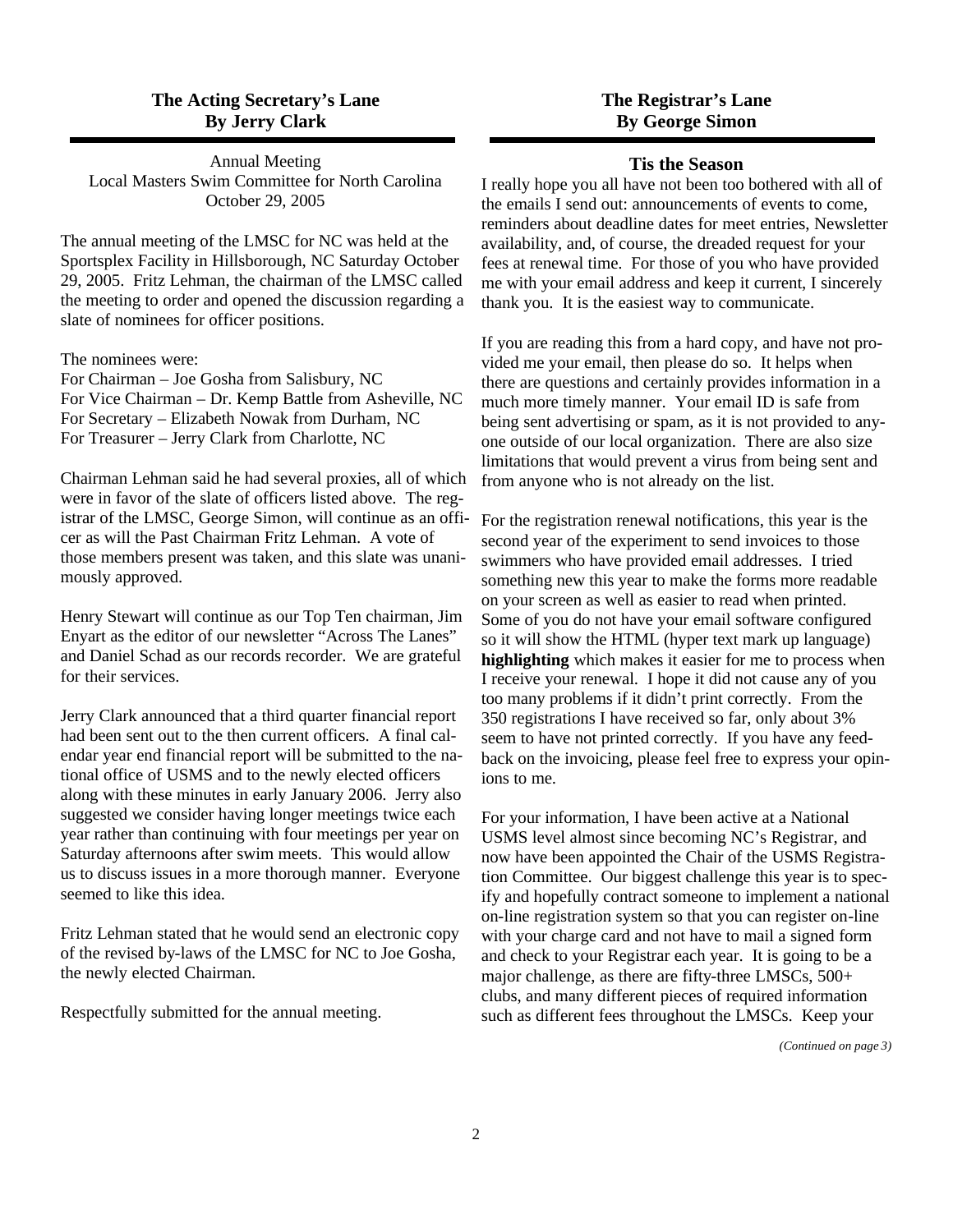#### *(Continued from page 2)*

.

fingers crossed that my committee will be able to implement this in a year's time. It will be challenging, especially this year with all of the demands of USMS hosting the World Championships.

For those of you who have not registered for 2006, our deadline for providing the publisher of *USMS SWIMMER*  has been moved up by two weeks, allowing for the National Office to receive the registrations from each of the fifty-three LMSC registrars, process them, and provide the mailing lists. If you do not renew your registration before year's end, you may not receive the March/April issue of *USMS SWIMMER*. Our new magazine is, in my humble opinion, very good for adult fitness as well as competitive swimming.

### **The Dixie Zone USMS At Large Director's Lane By Jerry Clark**

### **At Large Members USMS Board of Directors**

*Editor's Note: With the new USMS governance infrastructure that includes both At Large Directors from the Zones and Chairmen from the Zones, I asked Jerry Clark, the At Large Director representing the Dixie Zone to distinguish the roles of the two positions. Jerry's explanation follows:*

There are eight At Large members on the new USMS board along with the seven other board members. Additionally,

former presidents and a legal counsel are non-voting board members. Each At Large member is elected from a different one of the eight Zones in the United States (ours is the Dixie Zone). The At Large members were told at the first board meeting that we're not to represent our respective zones, but rather to focus on large concepts that USMS might engage itself in for furthering its mission in the immediate future.

We are not allowed to chair any committees, but we can serve on one if we so choose. The reasoning for this is to keep us from spending time on details of committee assignments. We do have a vote on board matters, and we do participate in the two quarterly conference calls. We also attend both the mid-year board meeting as well as the one at annual United States Aquatic Sports conventions in September.

The other seven USMS board members are the president, the treasurer, and the secretary along with four vice presidents under whom a good many specific responsibilities fall. These folks will be working hard with the committees assigned under them. These seven people constitute the Executive Committee, which busies itself with more dayto-day matters, and it votes on matters deemed not to be of full board importance.

I hope this helps the understanding of the USMS governance structure

# **PERFORMANCE APTITUDES AND ATTITUDES**

**Dehydration. .. You Don't Want to Go There!** By Edward H. Nessel, R.Ph, MS., MPH, PharmD.

If you find yourself in a state of *dehydration, you* made a mistake. Whether you are preparing for intense competition, trying to maintain a sustainable physiology during vigorous training, or partaking in the inevitable all-important recovery ... if there simply is not enough liquid bathing the *internal* environment of the body, then impaired performance and delayed and/or poor recovery will mostly be what we see. And diminished physical performance is not the only possibility. Mental acuity can be compromised in a dehydrated state.

Most "civilians" walk about day-to-day in a state of at least partial dehydration (and not able to be at their best) only to become aware that something is not right when challenged physically with intermittent vigorous exercise. A serious athlete in a state of dehydration, as stated above, made a mistake, and it should not be taken lightly. One of the

"dictums" of physiology is to *"drink before you are thirsty and after you are not."* Relying on the body's thirst mechanism is fool's play at best. In fact, the older one gets, the less reliable the *thirst alert* becomes. In much of the population (almost 40%) the thirst mechanism is so weak that it is often mistaken for hunger.

There are several seemingly sophisticated preparations available to athletes today, either already in liquid form or in need of water to make the correct mix. Many serve the purpose, or at least claim to, of fueling the muscles, or providing a recovery environment for "spent" or damaged muscles, or replenishing what has been lost electrolytewise due to the body's heat-dissipation mechanism of sweating. *But the single most important element needed to make any of these preparations work is water.*

It may seem ironic that *swimmers,* literally "bathing" in water throughout their in-pool training, *can become dehydrated. Swimmers sweat like any other athlete* training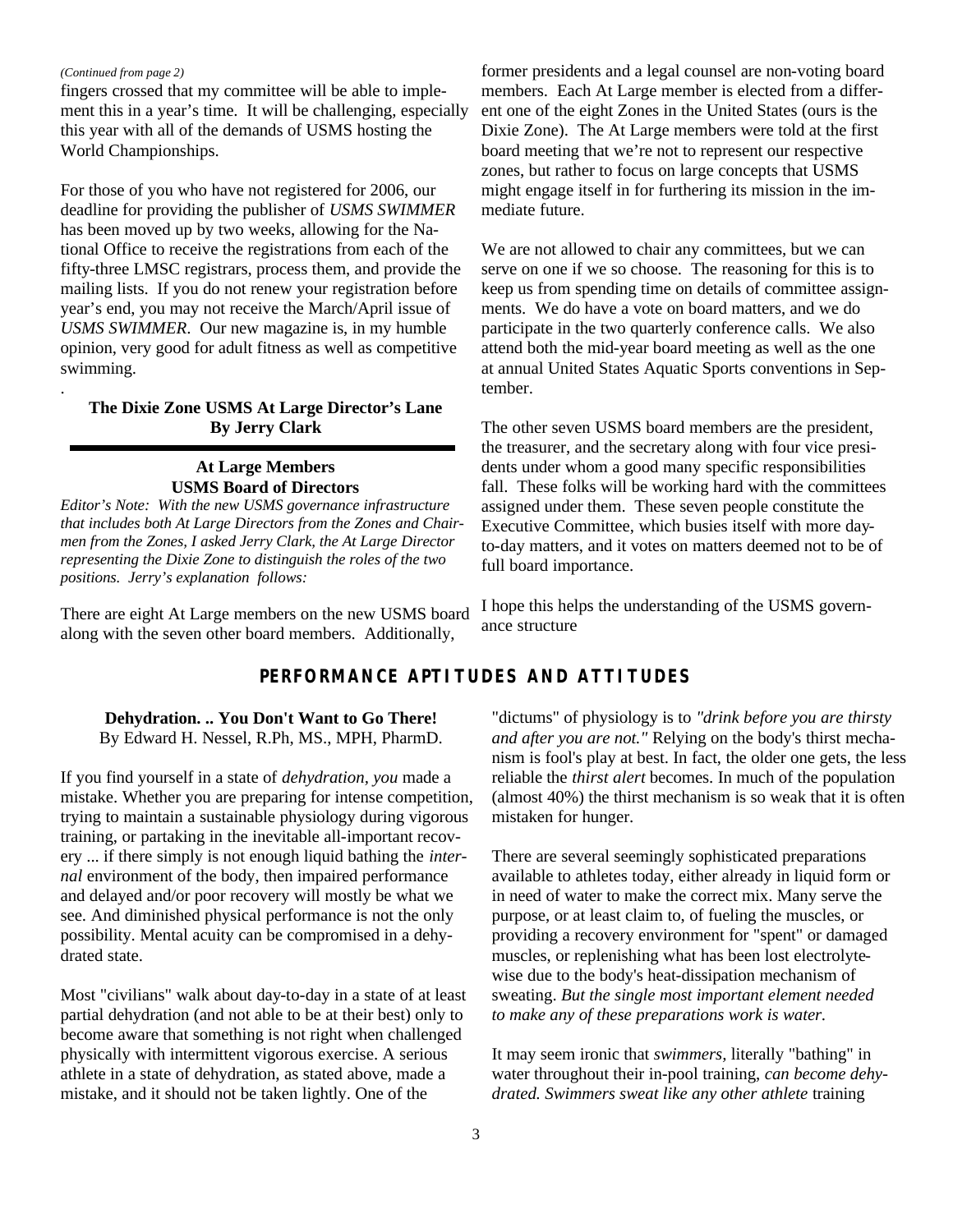vigorously; it just can't be noticed in water. Ask any swimmer who forgets his/her drinking bottle to practice how the mouth soon feels like a bed of cotton. And this is made worse if the ambient air and water temp are allowed to rise to where heat is no longer able to be dissipated from the body moment-to-moment or with outdoor swimming in a cooler, but less humid atmosphere which only serves to hasten the drying effect of inhaled air.

*Water is second only to oxygen in importance to life.* A young healthy *male's total body weight is about 60% water;* that of a young *woman's is about 50%.* We can survive loses of up to 40% of our body weight in fat, carbohydrate, and protein; but *a water loss of only 9% to 12% of total body weight can be fatal.* Approximately *two thirds of the water in our bodies is contained inside our cells (intracellular fluid) bathing necessary cellular elements with substances that sustain life. The remainder is outside the cells (extracellular fluid) performing tasks of transporting fuel and waster to and from metabolism-oriented structures.*

#### *Water Balance during Exercise*

Water plays several critical roles in exercise, mostly related to the blood's capacity to carry various elements (oxygen, glucose, fatty acids and amino acids, carbon dioxide and other metabolic wastes) to and from functioning cells of all the organs. *Water also plays a large role in heat dissipation from exercising muscles and the maintaining of blood pressure as well as cardiovascular functioning during physiologically stressful moments. .*

An interesting relationship occurs when the body is forced to handle vigorous exercise. *Metabolic oxidation occurring during muscular contractions actually produces water as a physiologic by-product.* The more muscular contraction, the more water produced *but this is still only a fraction (maybe a tenth) of the water lost through other means:* evaporation through the skin, evaporation through the body's action of moisturizing inhaled and exhaled air, and excretion from the kidneys and the large intestine.

At rest the kidneys excrete about two ounces (60 mls) of water per hour. You might think the kidneys would excrete more as the metabolic rate increases; well, they can for a while, but only to a point; then *the production of urine goes way down when the body senses that fluid loss is occurring too rapidly to keep the body in a steady hydrated state.*

*Dehydration and Exercise Performance Even minimal changes in the body's water content can* 

*impair muscular contraction to the point where the swimmer feels "heavy" and slow in the water... like he or she is moving through thick syrup rather than smoothflowing water.* The *muscle fibers* (myofibrils) *will be rubbing against each other creating excess frictional heat in addition to the metabolic heat that is expected.*  Like a piston in an automobile engine that seizes due to lack of oil for lubrication, *muscle fibers will go into spasm, and power production will be reduced noticeably.* 

Many studies have shown that dehydrated athletes are intolerant to prolonged (greater than 60 minutes) vigorous exercise and heat stress. The heat stress factor is mollified somewhat by the immediate water environment of the swimmer, water having a much better heatdrawing capacity than air. But as intensity of training increases, so do the effects of internal heat production, and *even an immersed vigorously-training swimmer will dehydrate and suffer during an intense practice session.*

*The impact of dehydration on the cardiovascular and heat-regulatory systems is quite predictable. Fluid loss decreases plasma volume; this, in turn, decreases blood pressure, which then reduces blood flow to the muscles and skin. In an effort to deal with all this, heart rate increases. Because less blood reaches the skin overall, heat dissipation is hindered, and the body retains more heat in areas with a lot of muscle activity* (we quite often see a flushing effect on the upper back of swimmers).

*As dehydration approaches 2% of total body weight, both heart rate and body temperature are elevated during exercise. If the water loss reaches 4% or 5% of body weight, say with land-based activity, the capacity for prolonged aerobic effort declines by 20% to 30%.*

In athletic endeavors that require a mix of aerobic and anaerobic or more anaerobic activity (under 3 minutes which covers most swimming events), the drop off in performance is not as dramatic but it is certainly there; especially if multiple events are swum over a relatively short period of time. Enough of a drop is seen such that the resultant effort can be diminished in close competition.

Below is a listing of physiologic parameters that show negative responses to dehydration; most are not quickly improved, if at all, when rehydration is attempted, which reinforces the dictum of prevention of dehydration is much better than correcting it...

#### *Electrolyte Loss during Exercise*

In addition to body water lost during vigorous exercise,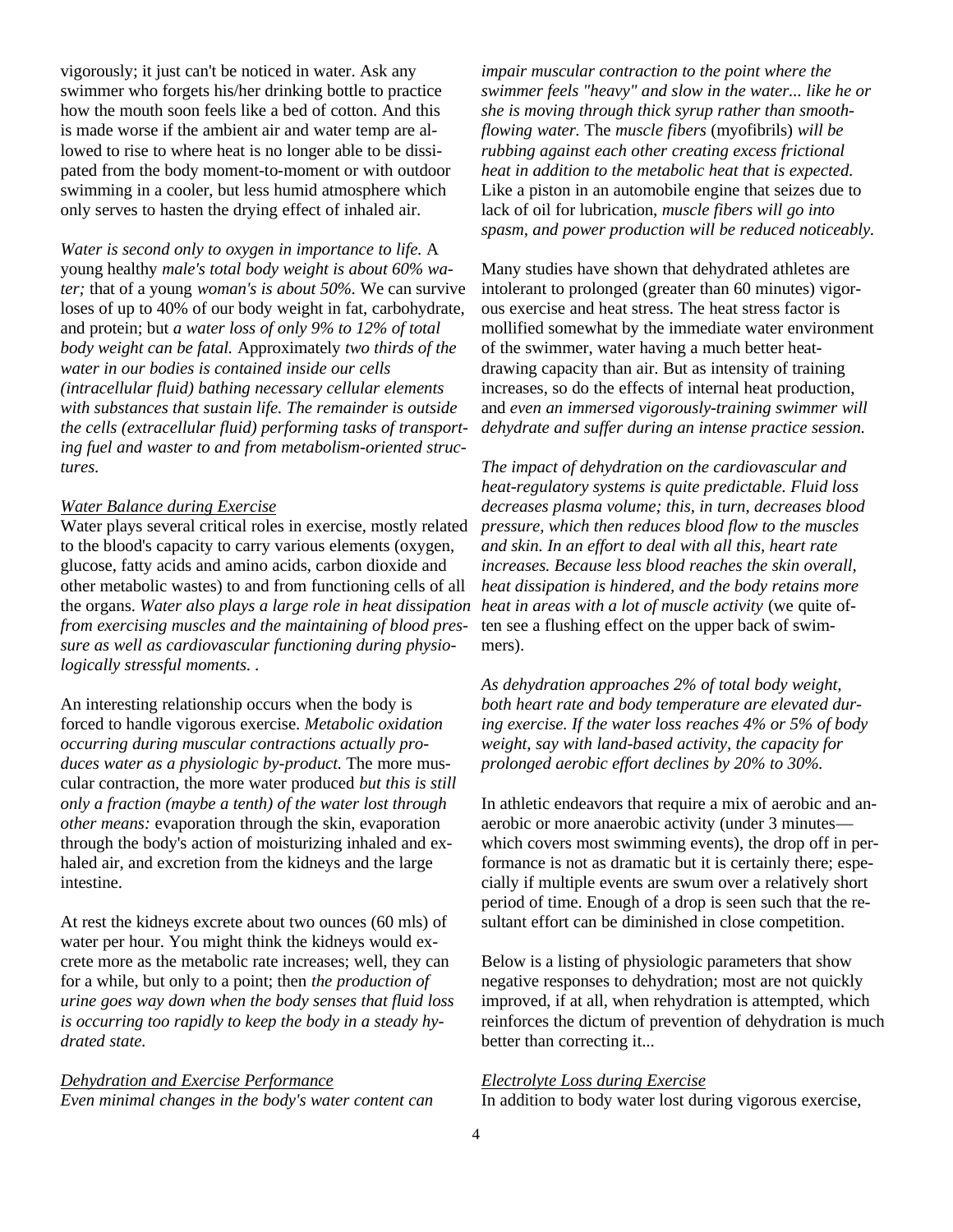many nutrients, especially minerals, escape with sweat. We stated above that swimmers don't sweat as much as landbased athletes, but they do sweat, and they do lose body water. Sweat is a filtrate of blood plasma; it contains many substances found there including sodium (Na+), chloride  $(CI<sub>-</sub>)$ , potassium  $(K<sub>+</sub>)$ , magnesium  $(Mg<sub>++</sub>)$ , and calcium  $(Ca++)$ . It is mostly water (99%) but contains enough lost electrolytes to produce altered physiologic responses in some athletes.

What happens next is the body's sensing this loss and causing the kidneys to greatly shut down urine production; in effect, to hold on to body fluid. An additional response also causes the kidneys to produce a powerful hormone called aldosterone. This acts to make the kidneys retain sodium and chloride ions (Na Cl... salt). What follows is the amount of these ions rises and produces an increased concentration that signals the brain's hypothalamus to produce the thirst alert so we would increase our water intake. This dilutes them back to normal.

All this takes time ...it is not an immediate response, which affords a delayed effect of recovery. Someone in the middle of vigorous training or competition that develops a healthy thirst has entered the "zone of metabolic distress", and his or her performance will most likely be compromised. The damage is done, so to speak, though some salvage of effort can be made if rehydration is done quickly and thoroughly.

If left to normal physiologic recovery, up to 48 hours may be needed for electrolyte and fluid rebalancing. This is an unacceptable time delay for those needing to partake of regularly-scheduled daily training regimens. This is where the commercial "recovery drinks" have a place. They have enough salt in them, among other things, to actually create a slight thirst, making us want to drink more of the product to help ensure adequate rehydration.

#### *Take Home Points to Remember*

(1) Our immediate need to replace lost body fluid is greater than our need to replace lost electrolytes.

(2) Since our thirst mechanism does not exactly match our hydration state, we should "drink before we are thirsty, and after we are not".

(3) Adequate fluid and energy intake during vigorous training and with appropriate timing for competition reduces the risk of dehydration and energy depletion and optimizes the body's cardiovascular and thermoregulatory functions.

Edward H. Nessel, *ASCA Newsletter,* Volume 2005, Issue 4. Reprinted

with permission of the **The American Swimming Coaches Association.** Their website is **www.swimmingcoach.org.**

# **RATE YOUR MASTERS COACH BY PHILLIP WHITTEN WHAT MAKES A GREAT MASTERS COACH?**

*Most of the answers to that question are readily apparent: most of the same things that make a great age group, senior or college coach. Things like: knowledge of the sport, the ability to communicate that knowledge, the ability to summon the best out of each swimmer; organization and, of course, the capacity to inspire.*

*Ah, but a special dimension is required to be a great Masters coach. A dimension without a name, it is instantly recognizable. The score you give your coach on the quiz that follows should tell you whether or not your coach has that added dimension.*

*(Our legal department asked that we include the* following *disclaimer...just ignore it.)*

*DISCLAIMER: Any resemblance between the behavior described in the following questions and the behavior of any actual Masters coach—living, half-crocked or croaked—is, like, purely coincidental.*

1. When you show up at the pool for the first time in a month, 15 pounds overweight and breathing hard from the long walk from the locker room, does your coach:

- 1. Give you a warm smile and say, "Nice to have you back"?
- 2. Pat you playfully on the tush and gruffly tell you to "get in there" and "let's get you back in shape"?
- 3. Greet you with a happy "wha's up Tonsafun"? How's your stock in Krispy Kreme doing?
- 4. Suddenly produce a scale and a tape measure, announcing to the team that he will now document just how far downhill a human being can slide in one month without training?

2. When your coach is teaching basic technique, does he/ she:

- 1. Ask you to demonstrate, so people can see how to do it properly?
- 2. Ask you to demonstrate, then discuss the stronger and weaker points of your demonstration?
- 3. Ask you to demonstrate, then say: "This is precisely what I *don't* want you to do"?
- 4. Clutch his sides and laugh hysterically?

3. Before your first event at a meet, does your coach:

- 1. Encourage you to swim well and give you one or two last-minute pointers?,
- 2. Put his arm around you and simply say, "Go out there and give it your best"?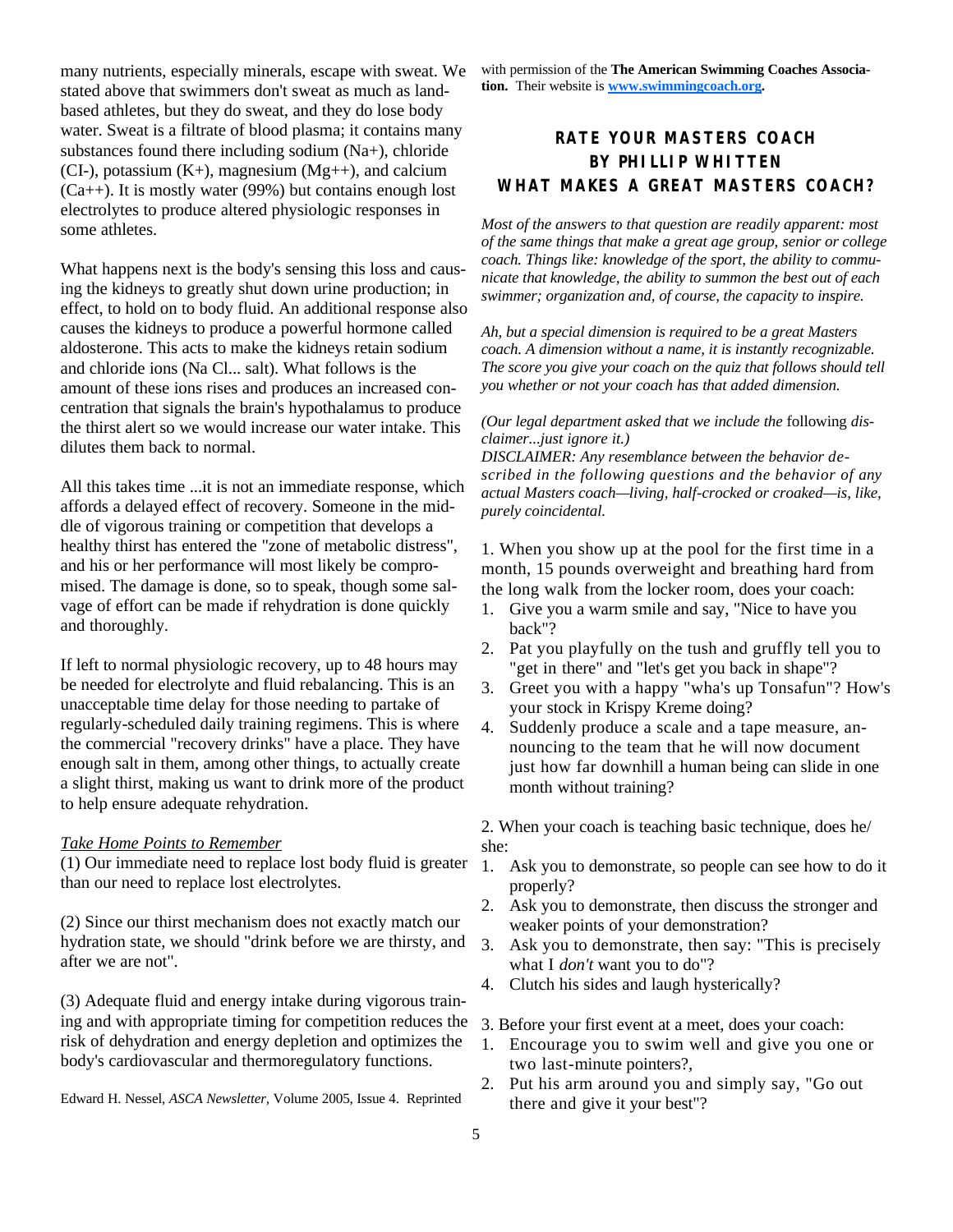- 3. Remind you how dismally you swam last time, and tell you, "Even you should be able to improve on that pathetic performance. Just don't start drowning because I can't swim"?
- 4. Say to you, "Just go out and have fun because you are obviously so kinesthetically-impaired, nothing I tell you can possibly make any difference in your performance"?
- 4. After your race, does your coach:
- 1. Say, "Why don't you go and warm down, then we'll go over your race and your splits"?
- 2. Put a towel around you, give you a hug and say, "The important thing is that you tried"?
- 3. Say, "I didn't think it was possible, but that was even more wretched than the last time you swam"?
- 4. Loudly proclaim that, despite your team suit and cap, you are not a member of his team and, in fact, he's never seen you before in his life?
- 5. At the team banquet, does your coach:
- 1. Buy you a drink?
- 2. Insist that you buy him a drink?
- 3. Steal the booze when the bartender isn't looking?
- 4. Steal the booze when the bartender isn't looking and then blame you for the theft?

#### HOW TO SCORE YOUR ANSWERS

- 1.  $= 1$  point
- 2.  $=$  3 points
- $3. = 5$  points
- 4. =  $8$  points

#### WHAT IT MEANS:

**5 to 8 points**: What's this guy (or gal) doing coaching a Masters team? He's a coaching saint and should be the USA Olympic team's head coach.

**9 to 15 points:** This is a coach at a critical mid-life crisis period who is just about to undergo a metamorphosis from Masters coach to the coach of real swimmers. Who needs this schmuck? Good riddance!

**16 to 25 points:** Now this is a man (or woman) with the potential to be a top Masters coach. As a Christmas (or Chanukah or Kwanzaa) present, think about giving him a tuition-paid mini-course at the U.S. Masters Swimming School of Sensitive Masters Coaching.

**26 to 40 points**: This coach is the dredge of humanity a dreadful, depressing, talking bit of protoplasm with absolutely no redeeming personal qualities. In other words, a great Masters coach. Double his (or her) salary!

Reprinted with implicit permission from *SwimmingWorld Magazine,* July 2005 -- Volume 46 No 7. Dr. Phil Whitten is their Chief Media Officer. www.SwimmingWorldMagazine.com.

# **Masters Swimmers Complete 2005 Autumn Splash with Flying Colors By Todd Dimsdale**

The 2005 NC Autumn Splash, hosted by Tar Heel Aquatic Team (THAT), took place at the Hillsborough Sportsplex on October 29. This was the largest Fall meet ever with 111 swimmers from New Bern to Asheville as well as Virginia and Illinois.

In addition to its size, the meet was special because of the outpouring of gratitude for Claudio Illan, a THAT swimmer who passed away this year. Always positive, always encouraging, and a real student of swimming, Claudio was an inspiration to everyone on the THAT team. Claudio came to us as a beginner, but inspired his teammates by learning butterfly and swimming it in a meet. So, in recognition of his love for both butterfly and relays, a 200 butterfly relay was assembled and swum at the beginning of the meet. Elizabeth Nowak, Kirk White, and Filippo Porco swam and the fourth leg was open in honor of Claudio. In addition, over \$2000 was raised for the Illan children's education fund. It was presented at the meet by THAT coach Jeff Dugdale to Mirta, Claudio's wife, and their beautiful children Augustina and Victoria. Many thanks to the many North Carolina swimmers who contributed to this National records were set in the men's 200-239 400 medley gift!

The meet went very smoothly thanks to great planning by meet director Robin Robinson and Martha Aitken and the efforts of many volunteers. Just like a great swimmer makes a hard race look easy, their experience, calm demeanor and grace made the surprisingly large number of entries and a flurry of last minute individual and relay entries come off with nary a hitch.

The swimming was amazing. State Records fell in 24 Women's, 30 Men's, and 7 Relay events. Ten records were set by 4 different swimmers in the Men's 35-39 age group alone!

We were in the presence of greatness at this meet! Dick Kitchell followed his remarkable 200 fly LCM world record over the Summer with another world record of 2:48.78 in the men's 65-69 200 fly. Also, a world record of 2:19.86 was set by the Men's 280-319 NCMS 200 medley relay of Clarke Mitchell, John Kortheuer, Dick Kitchell, and Jerry Clark.

*(Continued on page 7)*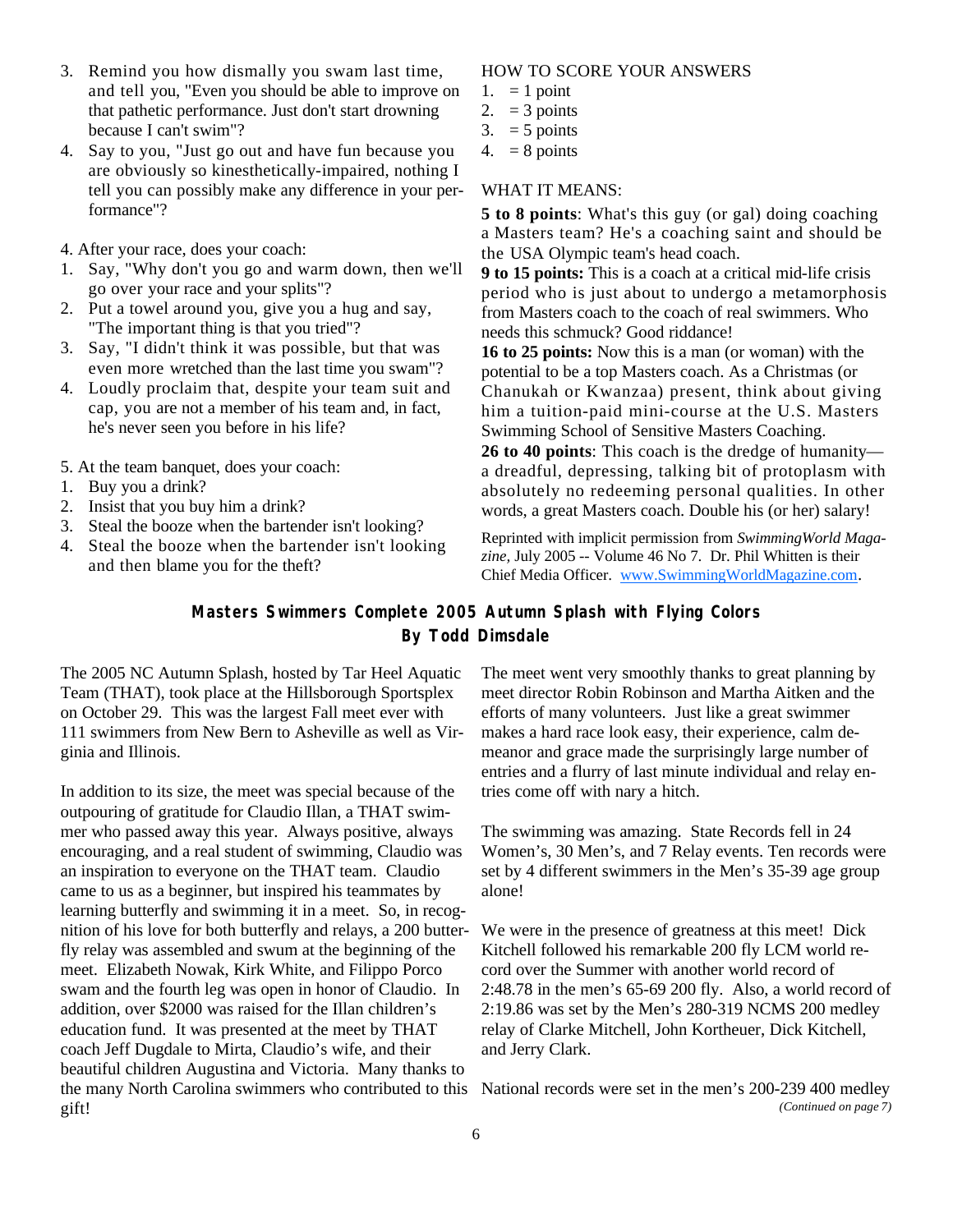#### *(Continued from page 6)*

relay (4:25.25) and the men's 800 free relay (8:56.35) by THAT's Jon Klein, Todd Dimsdale, Don Gilchrist, and Bob Schmitz.

swimmers attending a meet for the first time, the camaraderie of North Carolina masters swimming, and the sense of accomplishment that accompanied every performance. Cheers to everyone who attended!!

As always, the best experience was to see many new

| <b>INDIVIDUAL STATE and WORLD RECORDS</b> |                                  |                                                                                |  |  |
|-------------------------------------------|----------------------------------|--------------------------------------------------------------------------------|--|--|
| <b>AGE</b>                                | <b>SWIMMER</b>                   | <b>EVENT / TIME</b>                                                            |  |  |
| <b>GROUP</b>                              |                                  |                                                                                |  |  |
| Women                                     | Shandra Johnson RAM              | 100 Free / 59.76; 400 Free / 4:36.48; 100 IM / 1:07.13                         |  |  |
| 25-29                                     |                                  |                                                                                |  |  |
|                                           | Liane Teplitsky THAT             | 200 Free / 2:18.22                                                             |  |  |
| 35-39                                     | Pam Lindroos THAT                | 100 Breast / 1:24.01; 100 Fly / 1:12.11                                        |  |  |
| $40 - 44$                                 | Elizabeth Nowak THAT             | 100 Free / 1:04.62; 200 Free / 2:20.56; 100 Breast / 1:21.77; 100 IM / 1:12.64 |  |  |
| 45-49                                     | Alis Woodard MAC                 | 50 Free / 32.90                                                                |  |  |
| 50-54                                     | <b>Beverly Amick AWS</b>         | 100 Back / 1:25.29; 100 Fly / 1:22.35                                          |  |  |
|                                           | Jennie Rogers AMS                | 200 IM / 3:23.16                                                               |  |  |
| 55-59                                     | Catherine Quill-Illinois Masters | 100 Fly / 1:31.40                                                              |  |  |
| 65-69                                     | Nina Whalen - Hilton Head        | 100 Fly / 2:27.85                                                              |  |  |
| 70-74                                     | Rachel White THAT                | 100 Free / 1:51.46; 50 Fly / 1:01.24                                           |  |  |
|                                           | Suzanne Robbins Bonitz THAT      | 50 Back / 50.60                                                                |  |  |
| 75-79                                     | Barbara Eisele - Hilton Head     | 50 Free / 55.11; 100 Free / 2:07.49; 200 Free / 4:39.50; 100 IM / 2:30.41;     |  |  |
|                                           |                                  | 200 IM / 5:24.77                                                               |  |  |
| <b>MEN 30-34</b><br>Razvan Petcu - RAM    |                                  | 50 Free / 24.23; 50 Fly / 25.99; 100 Fly / 57.86                               |  |  |
| 35-39                                     | Dennis Meehan - Unattached       | 50 Free / 24.93; 100 Free / 56.00; 50 Back / 29.83; 50 Fly / 26.81             |  |  |
|                                           | Andy Farrell - RAM               | 200 Free / 2:02.61                                                             |  |  |
|                                           | Morten Anderson - MAC            | 100 Breast / 1:12.82; 200 IM / 2:23.53; 400 IM / 5:11.23                       |  |  |
|                                           | Kirk White - THAT                | 100 Fly / 1:01.73; 200 Fly / 2:21.21                                           |  |  |
| $40 - 44$                                 | Henry Stewart - RAM              | 50 Free / 24.61; 50 Fly / 27.06                                                |  |  |
| 45-49                                     | Jon Klein - THAT                 | 100 Free / 57.59                                                               |  |  |
|                                           | Chris Lechner - NCMS             | 100 Flv $/$ 1:04.04                                                            |  |  |
| 50-54                                     | Don Gilchrist - THAT             | 50 Free / 27.89; 100 Free / 1:00.58; 50 Br / 35.45                             |  |  |
|                                           | <b>Hill Carrow - NCMS</b>        | 100 Fly / 1:14.33                                                              |  |  |
| 60-64                                     | Bob Husson / Twin Rivers Y       | 100 Back / 1:32.63                                                             |  |  |
| 65-69                                     | Jerry Clark - NCMS               | 50 Free / 30.04                                                                |  |  |
|                                           | Richard Kitchell - NCMS          | 200 Fly / 2:48.78 World Record                                                 |  |  |
| 70-74                                     | John Huson - James Harris Y      | 200 Br / 4:32.61                                                               |  |  |
| 80-84                                     | Vester Boone - James Harris Y    | 400 Free / 8:28.00; 50 Br / 1:00.93; 100 Br / 2:16.54; 100 IM / 2:12.18        |  |  |
| 85-89                                     | Fred Holdrege - RAM              | 200 Back / 5:01.17                                                             |  |  |

| <b>RELAY STATE, NATIONAL, and WORLD RECORDS</b>              |                                                                                                                                  |  |  |  |
|--------------------------------------------------------------|----------------------------------------------------------------------------------------------------------------------------------|--|--|--|
| <b>RELAY EVENT</b><br><b>TEAM / TIME / SWIMMERS / SPLITS</b> |                                                                                                                                  |  |  |  |
| Women's 120-159 200 Free                                     | THAT / 2:01.76 / Pam Lindroos / 30.75; Cynthia Nagle / 31.68; Liane Teplitsky / 29.63;<br>Elizabeth Nowak / 29.70                |  |  |  |
| Women's 120-159 200 Medley                                   | THAT / 2:16.04 / Elizabeth Nowak / 36.13; Cynthia Nagle / 38.64; Pam Lindroos / 31.92;<br>Liane Teplitsky / 29.35                |  |  |  |
| Mixed $100 - 119800$ Free                                    | DAMA / 10:27.23 / Derek Parr / 2:22.49; Amie Krasnozon / 2:50.12; Lucas Illing / 2:25.01;<br>Danielle Newton / 2:49.61           |  |  |  |
| Men's 200 -- 239 400 Medley                                  | THAT / 4:25.25 / Jon Klein / 1:05.43; Todd Dimsdale / 1:11.25; Don Gilchrist / 1:07.97;<br>Bob Schmitz / 1:00.60 National Record |  |  |  |
| Men's $200 - 239800$ Free                                    | THAT / 8:56.35 / Jon Klein / 2:09.64; Bob Schmitz / 2:17.43; Todd Dimsdale / 2:14.91;<br>Don Gilchrist / 2:14.37 National Record |  |  |  |
| Men's $200 - 239200$ Medley                                  | THAT / 2:00.64 / Jon Klein / 31.34; Todd Dimsdale / 32.18; Don Gilchrist / 29.73;<br>Bob Schmitz $/27.39$                        |  |  |  |
| Men's $280 - 319200$ Medley                                  | NCMS / 2:19.86 / Clarke Mitchell / 39.10; John Kortheuer / 38.92; Dick Kitchell / 32.99;<br>Jerry Clark / 28.85 World Record     |  |  |  |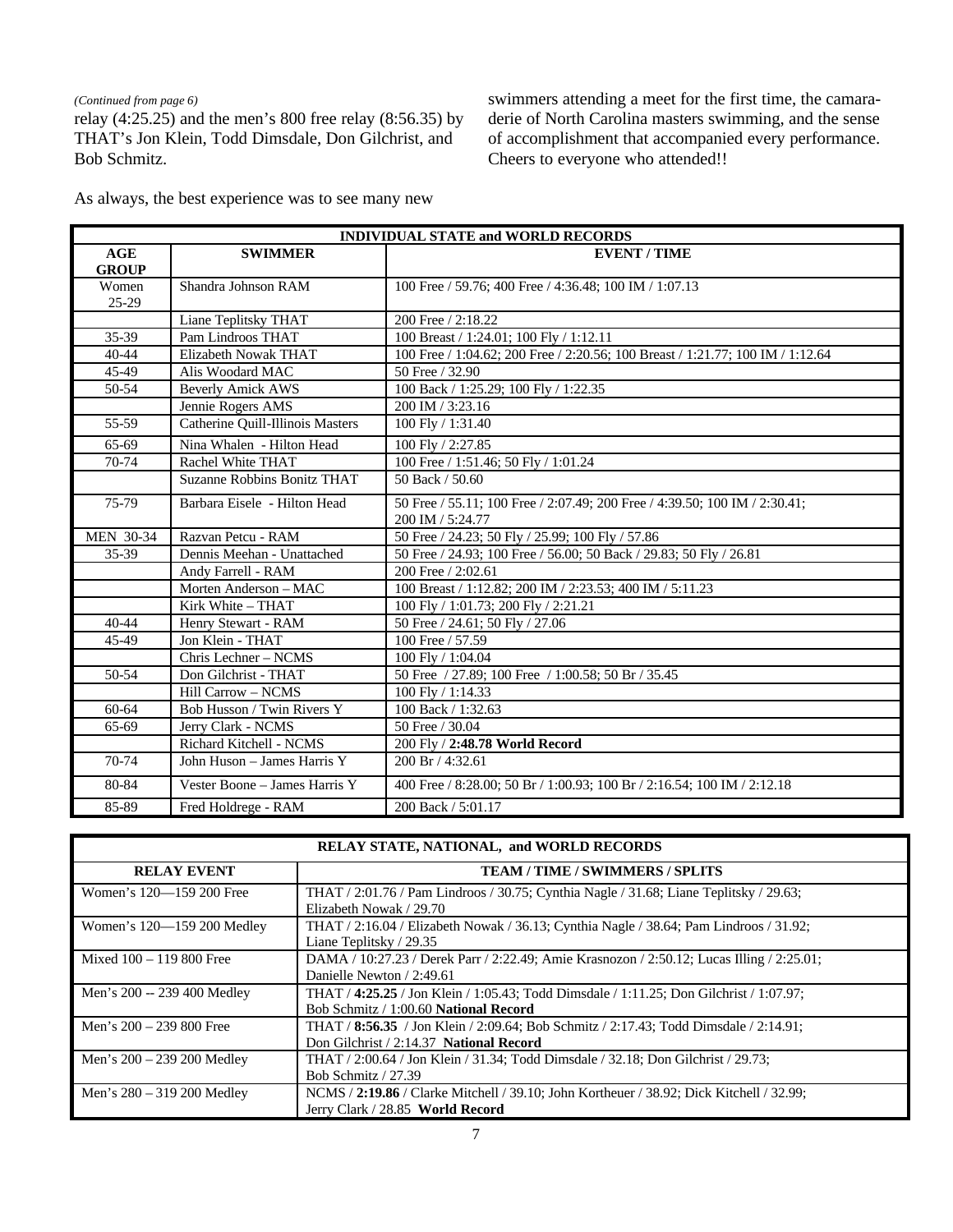# **UPCOMING LOCAL 2006 MASTERS SWIMMING EVENTS**

| <b>DATE</b>   | <b>EVENT</b>                       | <b>LOCATION</b>            | POINT OF CONTACT               |
|---------------|------------------------------------|----------------------------|--------------------------------|
| $1/28/2006$ - | Sunbelt SCY Invitational           | Charlotte, NC              | Bernie White and Ken Johnson   |
| 1/29/2006     |                                    |                            | $(704/364 - 2141)$             |
| $2/4/2006$ -  | George Fissette SC SCY Champion-   | Mt. Pleasant, SC           |                                |
| 2/5/2006      | ships                              |                            |                                |
| 2/11/2006     | Sun Masters Valentine Meet & Dixie | Clearwater, FL             | Joe Bondi, 216 Elizabeth Ave., |
| 2/12/2006     | Zone SCY Championships             |                            | Clearwater, FL 33759-4007      |
| 2/11/2006     | <b>Charleston SCY Invitational</b> | Charleston, SC             |                                |
| 2/12/2006     |                                    |                            |                                |
| 3/4/2006      | <b>Frank Clark Meet</b>            | Greensboro, NC             | Maryellen Kammer; nckamm       |
|               |                                    |                            | @triad.rr.com, (336) 643-1304  |
| 3/11/2006     | St. Patrick's Day SCY Invitational | Atlanta, GA                |                                |
| 3/12/2006     |                                    |                            |                                |
| $4/29/2006$ - | NC State SCY Invitational          | Raleigh, NC                |                                |
| 4/30/2006     |                                    |                            |                                |
| 6/3/2006      | <b>LCM</b> Invitational            | Athens, GA                 |                                |
| 7/22/2006     | Dixie Zone LCM Championships       | Optimist Park, Raleigh, NC |                                |
| 7/23/2006     |                                    |                            |                                |

# **2006 CHAMPIONSHIPS**

# $1/1/200c$

| $1/1/2006-$<br>1/31/2006 | <b>USMS</b> One Hour Postal Champion-<br>ships                |                                             |
|--------------------------|---------------------------------------------------------------|---------------------------------------------|
| 5/11/2006-               | <b>USMS Short Course Nationals -</b>                          | Coral Springs, FL                           |
| 5/14/2006                | <b>SCY</b>                                                    |                                             |
| $5/15/2006$ -            | USMS 5k and 10k Postal Champion-                              |                                             |
| 9/15/2006                | ships PST-LD;                                                 |                                             |
| 6/17/2006                | USMS 1-3 Mile Open Water Cham-<br>pionship $(2.5 \text{ km})$ | Hartwell Lake, Clemson,<br>SС               |
| 7/15/2006                | USMS 2 Mile Cable Championships                               | Chris Greene Lake, Char-<br>lottesville, VA |
| 7/29/2006                | USMS 1 Mile Open Water Champi-<br>onships                     | Lake Erie, Cleveland, OH                    |
| $8/4/2006$ -             | 2006 XI FINA World Masters Cham-                              | Palo Alto, CA and                           |
| 8/10/2006                | pionships - LCM and                                           | Crown Point, San Francisco                  |
|                          | 3.0 KM open water swim                                        | Bay                                         |
| 8/13/2006                | USMS 6+ Mile Open Water Champi-                               | Horsetooth Reservoir, Fort                  |
|                          | onships (10 km)                                               | Collins, CO                                 |
| 9/9/2006                 | USMS 3-6 Mile Open Water                                      | Lake Michigan, Chicago,                     |
|                          | Championships (5 miles)                                       | ILL                                         |
| $9/15/2006$ -            | USMS 3000/6000 Yard Postal                                    |                                             |
| 11/15/2006               | <b>Championships PST-LD</b>                                   |                                             |

### **DATE EVENT LOCATION POINT OF CONTACT**

Tom Spence, 216-299-3858, talltom13@msn.com; Laura Kessler, 440- 526-9590, swimlaura@ameritech.net gs, FL Michael Lohberg,  $954-345-2121$ , mlohberg@aol.com Neil Salkind, 785-841-0947, njs@sunflower.com Jacque Grossman, 864-646-8836 (d), jelg@innova.net; Dave Holland, 804-282-6224, dholland@rmc.edu;  $\text{Cleveland}, \text{OH}$  Tom Spence, 440-247-7145, talltom13@msn.com Michael Moore, michael@2006FINAmasters.org;

> George Thornton, 970-482-1818, info@whswim.com Chris Sheean, 312-857-7087, chris@bigshoulders.org Max Veltman, 915-584-0227, max\_veltman@yahoo.com

#### **LMSC - NC Officers and Staff**

*Chairman Vice-Chairman Past Chairman Secretary Treasurer* Joe Gosha Kemp Battle Fritz Lehman, RAM Elizabeth Nowak Jerry Clark, CSM 140 Lake Concord Rd 10 Parkside Ave 439 Pebble Creek Dr. 2734 Sevier St. 3107 Cloverfield Rd. Concord, NC 28025 Ashville, NC 28804 Cary, NC 27511 Durham, NC 27705 Charlotte, NC 28211 (704) 425-9974 828.251.0596 (919) 481-9767 919.489.8328 (704) 374-1807 NCchairman@usms.org vicechairman@ncmasters.org fritzlehman@nc.rr.com Secretary@ncmasters.org treasurer@ncmasters.org

*Registrar / Webmaster Top Ten Chairperson Newsletter Editor Records* George Simon, RAM Henry Stewart Jim Enyart, WYM Daniel Schad 10229 Boxelder Drive 5404 Killarney Hope Dr. 2840 Marsh Point Rd 3309 Redbud Lane Raleigh, NC 27613 Raleigh, NC 27613-1029 Southport, NC 28461 Raleigh, NC 27607-6830 (919) 846-2423 (919) 881-9916 (910) 253-3333 (919) 395-8822 NCregistrar@usms.org hstewart@hcwbenfits.com NCeditor@usms.org dschad@seielect.com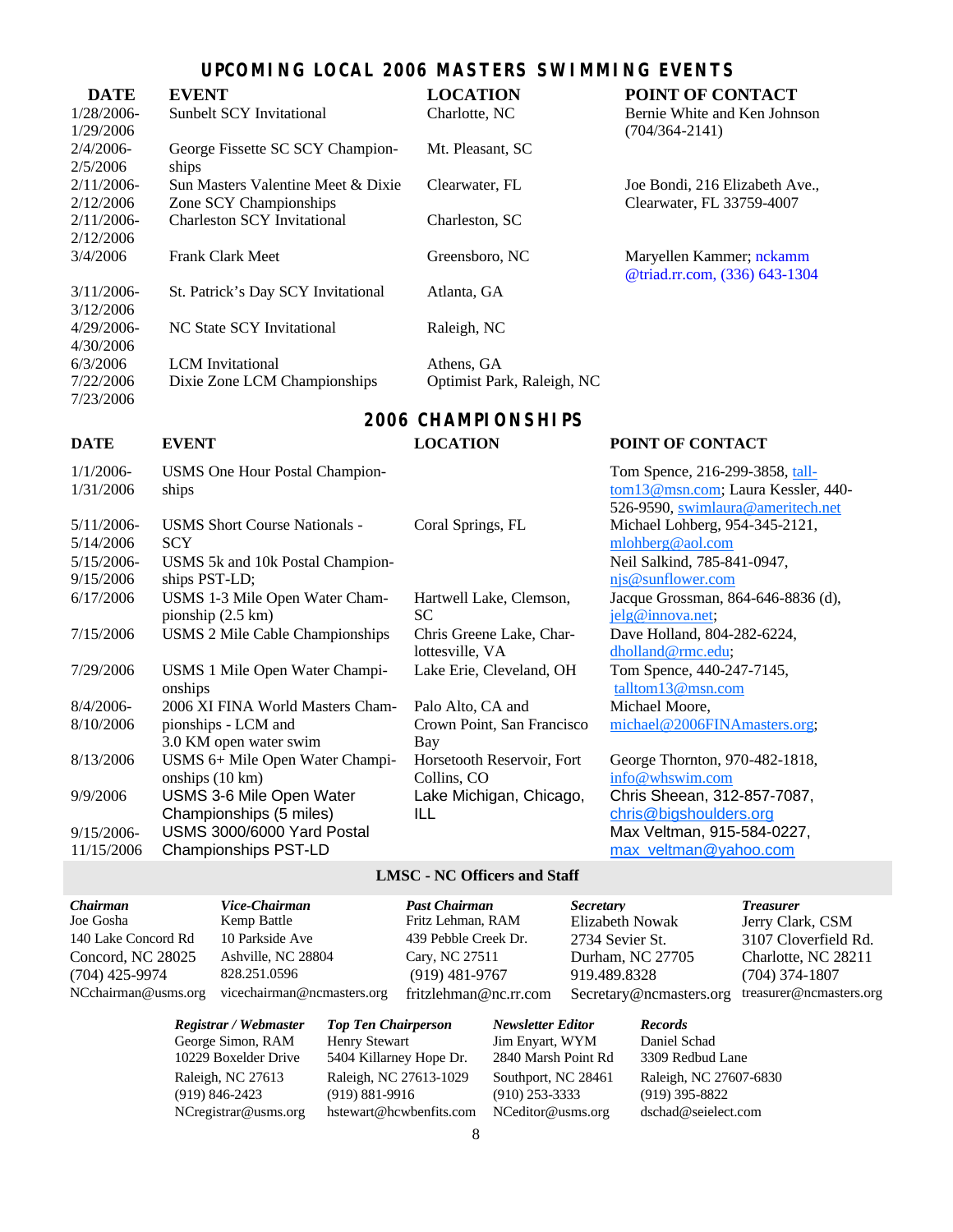# **Frank Clark Meet hosted by Triad Masters Swimming March 4th , 2006**

**Sanction:** Sanction by LMSC for NC for USMS, Inc. Sanction # 136-02

**Meet Director:** Maryellen Kammer; nckamm@triad.rr.com, (336) 643-1304

**Facility:** Grimsley High School Pool. 801 Westover Terrace, Greensboro, NC. 25 yard, 8 lane racing course with attached diving well. 6 lanes will be used for competition, with one buffer lane and one warm-up/down lane attached to the diving well.

**Eligibility:** Swimmers *must* register with USMS as of the 1st day of the meet as determined by the Registrar of LMSC for NC. NO EXCEPTIONS. USMS rules govern the meet.

Deadline: Entries must be received by mail (to meet director), email (nckamm@triad.rr.com) or fax (336-335-2966) by Midnight on February 27, 2006. Entries received after this time and date will be handled as *deck entrie*s. Relays and deck entries **must** be submitted by 9:30 am on the day of the meet.

**Fees:** \$5.00 meet surcharge. \$3.00 per event for pre-registration. Deck entries accepted at \$5.00 per event. There are *no* relay charges. *There will be no refunds, unless the meet date is changed*. Those paying via email or fax *must* have payment ready at the time of the meet.

**Scoring and Awards:** Individual events will be scored 9-7-6-5-4-3-2-1. Ribbons given to top 8 finishers in each event.

**Seeding:** All events will be seeded by sex and time, with the exception of the following events: 500 freestyle and 1000 freestyle. These events will be seeded by time only with sexes combined. All events will be seeded slow to fast, except the 500 freestyle and 1000 freestyle which will be fast to slow. "No Time" will be placed in slow heats. Meet Director reserves the right to combine sexes in any events. There will be positive check-in for the 500 and 1000 freestyle events.

**Schedule:** Warmups will begin at 8:00 am with the first event (1000 free) starting at 8:45 am. The second warmup session will begin at the conclusion of the 1000 free, with the meet continuing at approximately 10:00 am. The diving well and one outer lane will be open during event 1. Dependent on entries and timeline, 5-10 minute breaks may be included in the event order per Meet Director. \*\*You must always enter the pool feet first (during warm-ups) except in sprint lanes.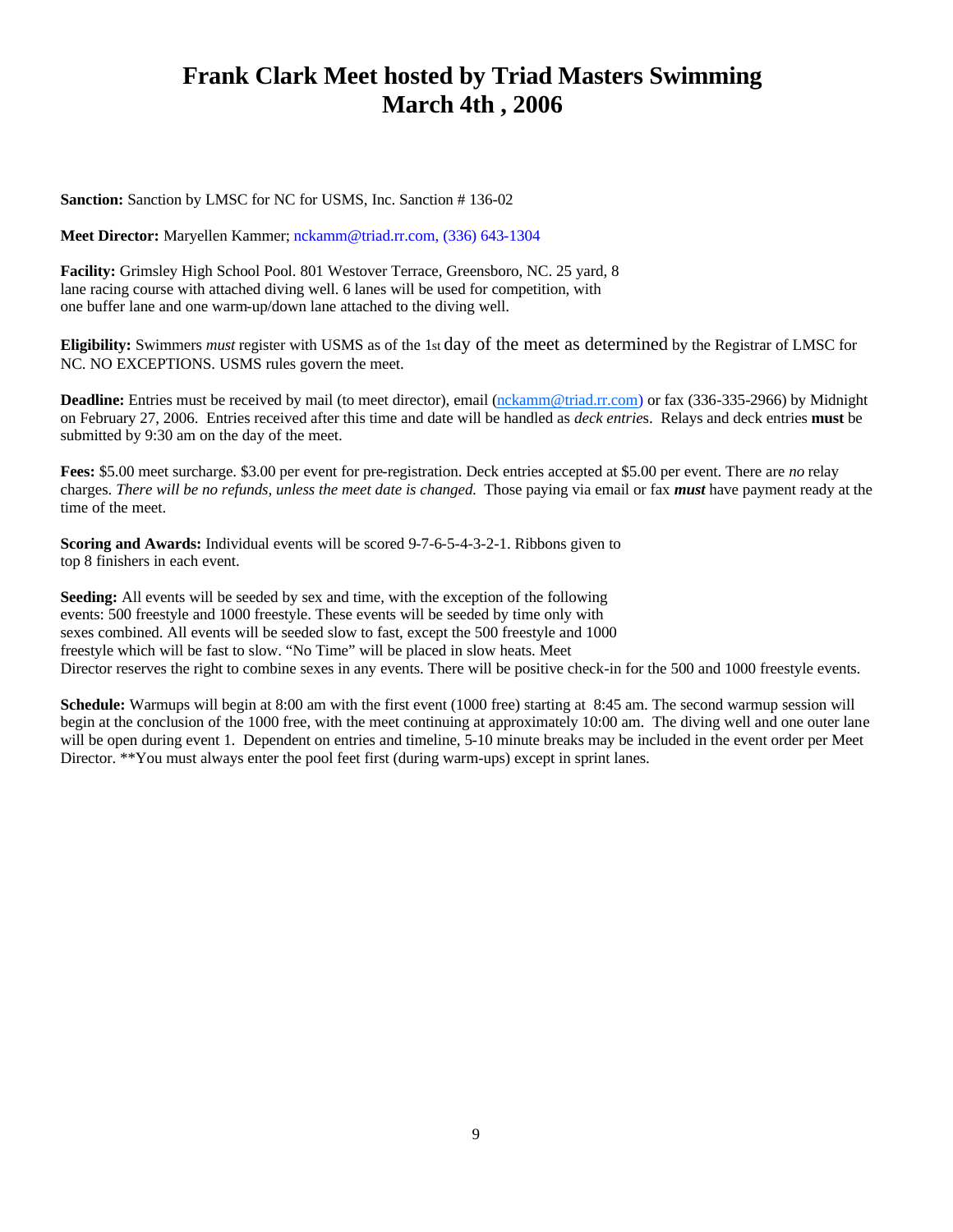# **Frank Clark Meet Entry Form**

**March 4, 2006**

\*Please print legibly\*

|                 |       |                                                 | *Please print legibly*                                                                                                                                                                                                               |                                                |     |
|-----------------|-------|-------------------------------------------------|--------------------------------------------------------------------------------------------------------------------------------------------------------------------------------------------------------------------------------------|------------------------------------------------|-----|
|                 |       |                                                 |                                                                                                                                                                                                                                      | Team Initials: Team                            |     |
|                 |       |                                                 |                                                                                                                                                                                                                                      |                                                |     |
| City/State/Zip: |       |                                                 | <u>and the contract of the contract of the contract of the contract of the contract of the contract of the contract of the contract of the contract of the contract of the contract of the contract of the contract of the contr</u> |                                                |     |
| Sex: M F        |       |                                                 | Age: DOB: USMS Number:                                                                                                                                                                                                               |                                                |     |
|                 |       |                                                 | Phone: Samuel Maria Email: Samuel Maria Email: Samuel Maria Annual Maria Annual Maria Annual Maria Annual Maria Annual Maria Annual Maria Annual Maria Annual Maria Annual Maria Annual Maria Annual Maria Annual Maria Annual       |                                                |     |
|                 | Women | Time                                            | Event                                                                                                                                                                                                                                | Time                                           | Men |
|                 | 1     |                                                 | 1000 Freestyle<br><b>Break</b>                                                                                                                                                                                                       |                                                | 1   |
|                 |       |                                                 | 200 Medley Relay                                                                                                                                                                                                                     |                                                |     |
|                 | 7     |                                                 | 50 Freestyle                                                                                                                                                                                                                         |                                                | 8   |
|                 | 9     |                                                 | 200 IM                                                                                                                                                                                                                               |                                                | 10  |
|                 | 11    |                                                 | 50 Backstroke                                                                                                                                                                                                                        |                                                | 12  |
|                 | 13    |                                                 | 100 Butterfly                                                                                                                                                                                                                        | $\mathcal{L} = \mathcal{L} \mathcal{L}$        | 14  |
|                 |       |                                                 | <b>Break</b>                                                                                                                                                                                                                         |                                                |     |
|                 | 15    |                                                 | 100 Breaststroke                                                                                                                                                                                                                     | $\mathcal{L} = \mathcal{L} \times \mathcal{L}$ | 16  |
|                 | 17    | <u> 1989 - Johann Barnett, fransk politiker</u> | 200 Freestyle                                                                                                                                                                                                                        |                                                | 18  |
|                 | 19    |                                                 | 100 IM                                                                                                                                                                                                                               |                                                | 20  |
|                 | 21    | $\mathcal{L} = \mathcal{L} \mathcal{L}$         | 50 Butterfly                                                                                                                                                                                                                         |                                                | 22  |
|                 | 23    |                                                 | 100 Backstroke<br><b>Break</b>                                                                                                                                                                                                       |                                                | 24  |
|                 | 25    |                                                 | 50 Breaststroke                                                                                                                                                                                                                      |                                                | 26  |
|                 | 27    |                                                 | 100 Freestyle                                                                                                                                                                                                                        |                                                | 28  |
|                 | 29    |                                                 | 200 Open (strokes)                                                                                                                                                                                                                   |                                                | 30  |
|                 |       |                                                 | 200 Free Relay                                                                                                                                                                                                                       |                                                |     |
|                 | 35    |                                                 | 500 Free                                                                                                                                                                                                                             |                                                | 35  |

Total:  $=$ 

Meet Surcharges:  $x $5.00 =$   $\underline{5.00}$ <br>Total: =  $$$ 

Make Checks payable to **Triad Masters Swimming (TMS)** and mail to: Maryellen Kammer

# 5513 Faye Drive Greensboro, NC 27410

**Read and Sign this Release from Liability:** I, the undersigned participant, intending to be legally bound, hereby certify that I am physically fit and have not been otherwise informed by a physician. I acknowledge that I am aware of all the risks inherent in Masters Swimming (training and competition), including possible permanent disability or death, and agree to assume all of those risks. AS A CONDITION OF MY PARTICIPATION IN THE MASTERS SWIMMINGPROGRAM OR ANY ACTIVITIES INCIDENT THERETO, I HEREBY WAIVE ANY AND ALL RIGHTS TO CLAIMS FOR LOSS OR DAMAGES, INCLUDING ALL CLAIMS FOR LOSS OR DAMAGES CAUSED BY THE NEGLIGENCE, ACTIVE OR PASSIVE, OF THE FOLLOWING: UNITED STATES MASTERS SWIMMING, INC.., THE LOCAL MASTERS SWIMMING COMMITTEES, THE CLUBS, HOST FACILITIES, MEET SPONSORS, MEET COMMITTEES, OR ANY INDIVIDUALS OFFICIATING AT THE MEET OR SUPERVISING SUCH ACTIVITIES. In addition, I agree to abide and be governed by the rules of USMS.

Signature: \_\_\_\_\_\_\_\_\_\_\_\_\_\_\_\_\_\_\_\_\_\_\_\_\_\_\_\_\_ Date: \_\_\_\_\_\_\_\_\_\_\_\_\_\_\_\_\_\_\_\_\_\_\_\_\_\_\_\_\_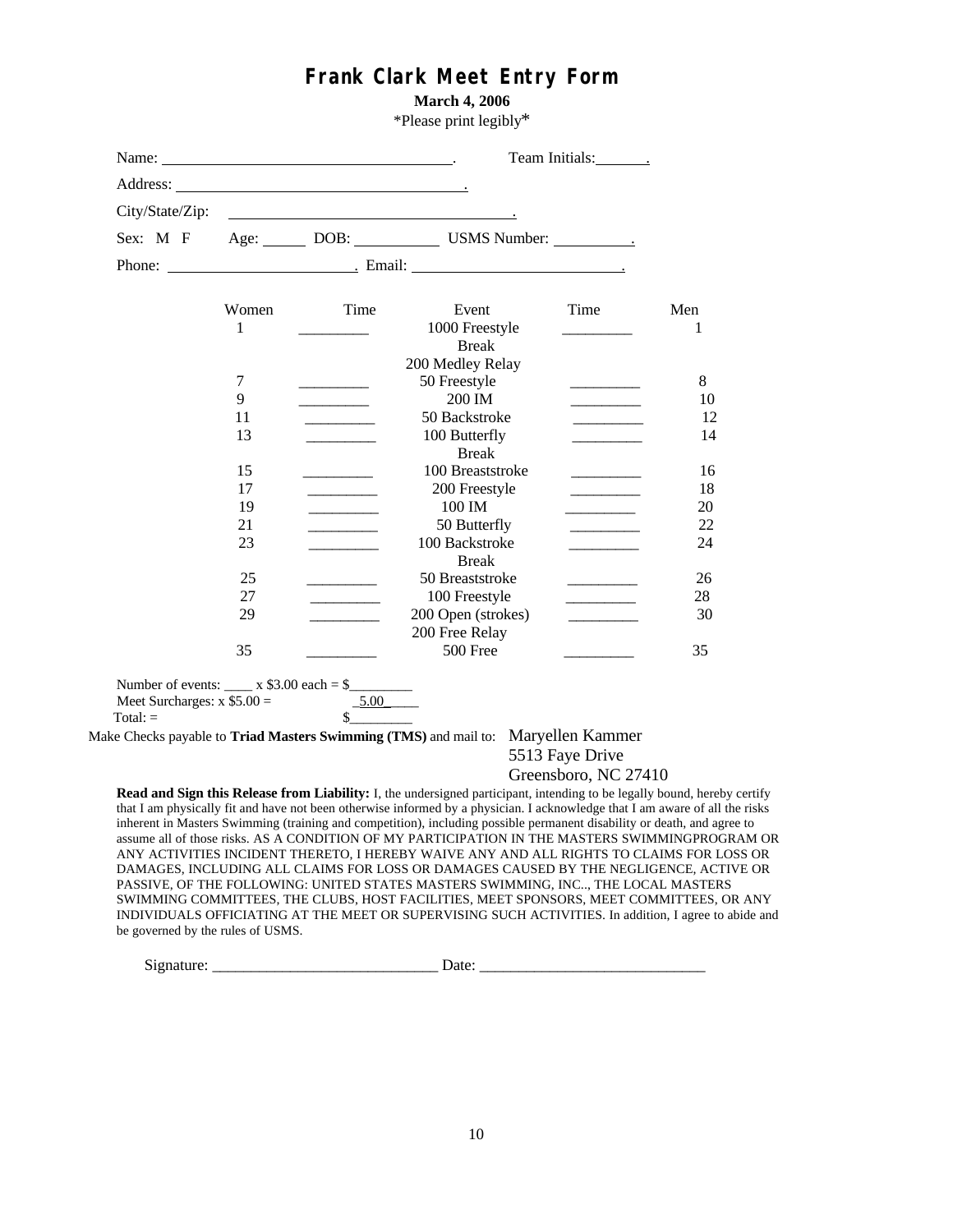# **CHARLOTTE SWIMMASTERS SUNBELT CHAMPIONSHIP**

# *January 28-29, 2006*

| Sanction:           | Sanction by LMSC for NC for USMS, Inc. Sanction #136-01                                                                                                                                                                                                                                                                                                                                                                                                                                                                      |  |  |
|---------------------|------------------------------------------------------------------------------------------------------------------------------------------------------------------------------------------------------------------------------------------------------------------------------------------------------------------------------------------------------------------------------------------------------------------------------------------------------------------------------------------------------------------------------|--|--|
| Meet<br>Director:   | Bernie White and Ken Johnson (704/364-2141) Meet Referee: Marty Fehr                                                                                                                                                                                                                                                                                                                                                                                                                                                         |  |  |
| Facility:           | Mecklenburg County Aquatic Center, 800 East Second Street, Charlotte NC. (704) 336-3483 Continuous warm up/down<br>lanes available in separate tank. Parking is across the street on Saturday.<br>The pool measurements are on file with USMS.                                                                                                                                                                                                                                                                               |  |  |
| Rules:              | 2006 USMS rules govern the meet. Swimmers must be registered with USMS for 2006. No one-day USMS registration<br>for this meet. Swimmers are limited to 5 individual events per day. NOTE: The 1000 free is limited to the first 32<br>swimmers who enter it; the 1650 free is limited to the first 24 swimmers who enter it.                                                                                                                                                                                                |  |  |
| Deadline:           | Entries must be received by email with payment received immediately thereafter or by paper entry by 5:00pm EST Janu-<br>ary 21, 2005. Entries received after this date will be handled as deck entries at deck entry fees of \$7.00 per event.                                                                                                                                                                                                                                                                               |  |  |
| Fees:               | Individual event charge is \$3.00. No charge for relays. No refunds unless the meet date is changed or cancelled, in<br>which case the surcharge will be retained and entry fees refunded.                                                                                                                                                                                                                                                                                                                                   |  |  |
| Scoring &<br>Awards | Individual events will be scored 9-7-6-5-4-3-2-1; relays doubled. Ribbons given to top 8 finishers in each event. 1-3<br>team awards given only to in-state teams and out-of-state teams. There will not be high point awards for individuals in<br>the age groups.                                                                                                                                                                                                                                                          |  |  |
| Seeding:            | All events will be seeded by sex and time with the exception of the following events; 1650, 1000, 500 freestyle and 400<br>IM. These events will be seeded by time only with the sexes combined. All events will be seeded slow to fast except the<br>500 free, which be fast to slow. "No Time" is not allowed. Meet Director reserves right to combine sexes in events. For<br>the 500 free, you must confirm you will swim this event before the break on Sunday by initialing your name at the deck<br>enter/relay desk. |  |  |
| Schedule:           | Saturday morning: Warm up 8:00am; first heat of the distance events start 8:45am.<br>The pool will be open at 7:30 am.<br>Saturday afternoon: Warm up 11:30am; first heat event 5 starts 12:30pm.<br>Sunday morning: Warm up 8:00am; first heat starts 8:45am.<br>You must enter the pool FEET FIRST except in sprint lanes. No paddles or kickboards are allowed when warm-<br>ing up.                                                                                                                                      |  |  |
| Lodging:            | Best Western \$69 (breakfast) 704-372-7550; Hampton Inn \$74 (breakfast) 704-373-0971; Hilton Gardens \$79<br>(restaurant) 704-347-5972. Say Masters Swim Meet. All easy walking distance to pool.                                                                                                                                                                                                                                                                                                                           |  |  |
| Social:             | 6:30pm Saturday. It is greatly appreciated if you will reserve space(s) when mailing your entry.                                                                                                                                                                                                                                                                                                                                                                                                                             |  |  |